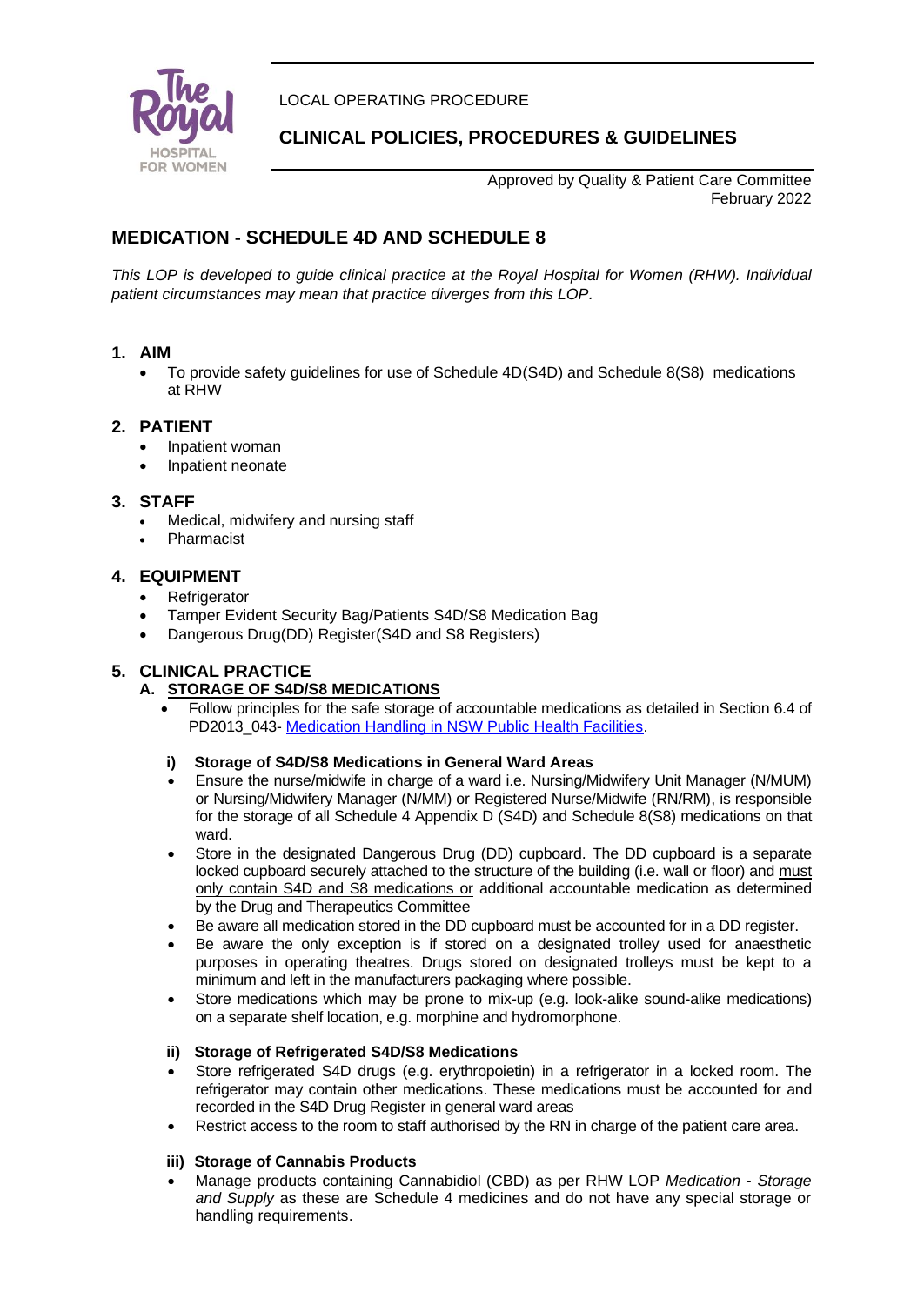• Store products containing tetrahydrocannabinol (THC) as for all other S8 medicines above. See SESLHD policy SESLHDPR/620 ['Inpatient Management of Patients Admitted](https://www.seslhd.health.nsw.gov.au/sites/default/files/documents/SESLHDPR620_0.pdf)  [to SESLHD Facilities using Medicinal Cannabis Products'](https://www.seslhd.health.nsw.gov.au/sites/default/files/documents/SESLHDPR620_0.pdf) for more information.

#### **iv) Storage of Patient's Own S4D/S8 Medications**

- Give to relatives to take home, whenever possible, S4D and S8 medications brought into hospital by the patient after a thorough medication history has been taken and documented and the medications are NOT required for administration during hospital stay.
- Place patient's own medication in Patient's S4D/S8 Medication Tamper Evident Security Bag (Figure 1) if the above is not possible. Two people must complete this process, one of whom is employed in a RN/RM capacity, as follows:
	- o Count the medications and store in a 'Patient's own S4D/S8 Medication Tamper Evident Security Bag'. Include a list of medications (generic and brand name), including strength and quantity of tablets, on the front of the bag.
	- o Fix a patient addressograph sticker or handwrite patient name and medical record number (MRN) on the medication bag and the tear off receipt section.
	- $\circ$  Check and sight the contents of the bag before it is sealed by two RN/RM's.
	- o Record medications as- Patient's Own medication in the DD Register. A separate page should be used for each patient. Record patient's name, MRN and the contents of the bag(name of each medication,strength, formulation and quantity). Record as "sealed bag" and record quantity 1. Include the unique identifier barcode number on the bag in the 'comments' sections of the DD Register.
	- $\circ$  Tear off the top removable strip of the bag and give to the patient/carer or store with other Patient's Own medications to alert staff of S4D/S8 medications stored on the ward.
	- $\circ$  Record on a separate page of the DD Register designated for that drug and that patient only, if the patient's own supply of S4D or S8 medications are to be administered to the patient during their hospital stay. The medication must be checked for correct labelling and integrity and must not be administered to any other patient.
	- $\circ$  Return the medication to the patient/carer after the medication bag has been opened, and medication counted by two nurses (one of whom is an RN) prior to signing out of the register.
	- o Destroy the medication if it is not appropriate to return the medication to the patient. Document with a pharmacist present.

| <b>Receipt (Removable Strip):</b><br>Patient's name, MRN, date<br>and contents.<br>This is checked along with the<br>contents with the patient/carer<br>and given to them or stored<br>with other patient's<br>medications.                                                                                                                 | <b>PATIENT'S</b><br><b>S4D/S8</b><br>Patient's Name:<br><b>MEDICATION</b><br>SD0026074<br><u> स्वयं धा</u><br>Signature<br>PLEASE TEAR OFF PERFORATED RECEIPT TAB AND RETAIN AS A RECORD<br>REMOVE TO EXPOSE ADHESIVE TO REMOVE TO EXPOSE ADHESIVE<br><b>REMOVE TO E</b>                                                                                                                    |                                                                            |
|---------------------------------------------------------------------------------------------------------------------------------------------------------------------------------------------------------------------------------------------------------------------------------------------------------------------------------------------|---------------------------------------------------------------------------------------------------------------------------------------------------------------------------------------------------------------------------------------------------------------------------------------------------------------------------------------------------------------------------------------------|----------------------------------------------------------------------------|
| Contents:<br>Add patient sticker or write<br>patient name and MRN on<br>the contents label.<br>Add the details of the<br>medication(s) to be stored to<br>the label (medicine name,<br>strength, formulation, and<br>quantity).<br>If contents are checked by<br>patient/carer the<br>patient/carer must also sign<br>the front of the bag. | <b>PATTENT'S S4D/S8</b><br><b>MEDICATION BAG</b><br>of<br><b>PLEASE CHECK IF THERE ARE OTHER DISCHARGE</b><br>SD0026074<br><b>MEDICATION BAGS FOR THIS PATIEN</b><br><b>Patient's Name:</b><br><b>CONTENTS:</b><br><b>KEEP OUT OF THE REACH OF CHILDREN</b><br>To re-order contact 03 9794 6844 or baypac@access.net.au - Code: BC6001<br>TO REMOVE CONTENTS - CUT ALONG 30TTOM DOTTED LINE | <b>Unique Barcode</b><br>Number:<br>Document this in<br>the Drug Register. |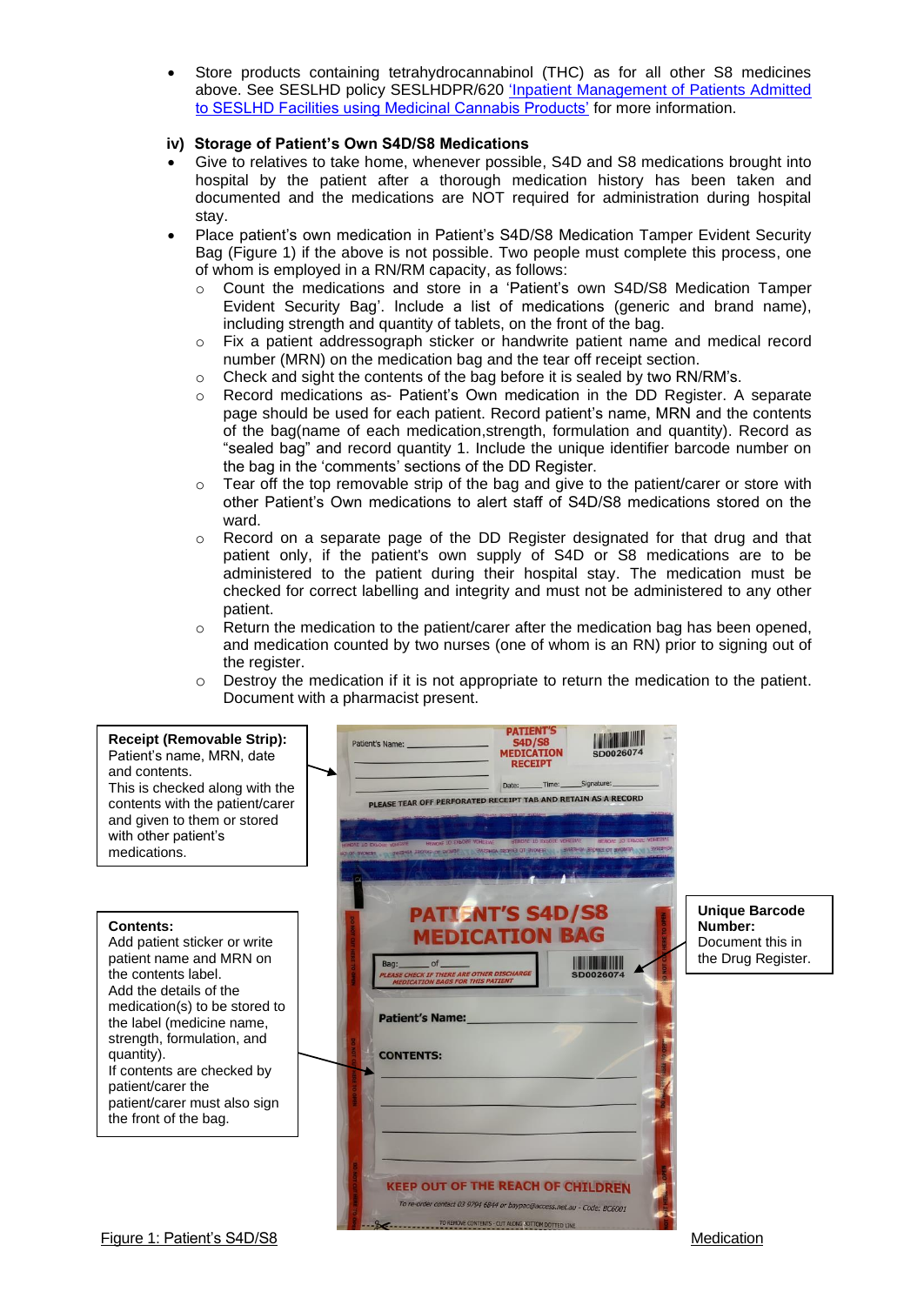### **v) DD Key Management**

- Ensure a nurse/midwife, employed in a permanent RN/RM capacity, is always carrying the DD keys. Ideally this should be the responsibility of the N/MUM or the nurse in charge of the shift. Casual Pool RN/RM may carry the DD keys if negotiated in advance with NUM/MUM prior to shift commencement. Enrolled nurses (ENs) must NEVER have custody of the DD cupboard keys.
- Keep the key to the DD cupboard separate from all other keys except the S4D key and PCA key.
- Store the DD keys from wards that close overnight or at weekends in a secure area overnight e.g. with the After-Hours Nurse Managers (AHNM), and not in the DD cupboard of another ward.
- Transfer S8 and S4D drugs to another secure safe in the hospital, e.g. pharmacy department, when areas are closed for longer periods,
- Investigate and report any loss of DD keys immediately to the RN/RM in charge or AHNM.
- Notify (by the RN/RM in-charge) RHW Management Executive and pharmacy (during business hours) or the AHNM (after hours) when keys are unable to be located after discussion with all parties concerned, or keys have left the premises and are not returned in a timely manner. RHW Executive of AHNM will arrange to have the lock, barrel and keys changed as soon as possible.

#### **vi) After Hours Emergency Drug Room**

• Be aware the After-Hours Emergency Drug Cupboard must not contain S4D or S8 drugs

### **B. DISCHARGE OF S4D/S8 MEDICATIONS**

- Collect discharge medications containing S8 drugs from pharmacy by a RN/RM or deliver to the ward by pharmacy.
- Record the medication(s) on a separate page as "Patient's Own" in the DD Register and store in the DD cupboard until the patient is discharged.

## **C. RECORDING OF S4D/S8 MEDICATIONS**

#### • **S8 medication**:

- o Perform at least once every shift (ideally at the change of shift) by two people, one of whom is a RN/RM
- $\circ$  Count the quantity of stock on hand and record it in red ink in the DD Register
- o Sign the DD Register by the two people counting
- Investigate any discrepancies immediately.
- **S4D medication**:
	- Perform at least once every 24 hours by two people, one of whom is a RN/RM
	- $\circ$  Count the quantity of stock on hand and record it in red ink in the DD Register
	- Sign the DD Register by the two people counting
	- o Investigate any discrepancies immediately.
- Be aware an EN may check the balance of S4D and S8 medication in the presence of an RN/RM.
- Check the balance of all S8 medications held in the pharmacy department during March and September each year as a minimum and at other times as deemed necessary by the Director of pharmacy. A pharmacist who assumes control over the S8 stock in pharmacy for one month or more must, immediately on assuming control, perform a full balance check.

#### **i) Recording of S4D and S8 Medications in DD Register**

- Be aware it is the RN/RM in charge's responsibility to ensure that a record is kept of all S4D and S8 drugs in a ward DD Register.
- Ensure S4D and S8 medications have separate registers.
- Ensure signatures in the DD Register are full signatures so that the person signing can be identified.
- Complete and record by two people, one of whom is a RN/RM, the balance transferred from the completed book when a new DD Register is acquired (Figure 2).
- Enter some form of identifying notation e.g. number or date, from the 'old' DD Register to the 'new' when transferring the balance. The same form of notation identifying the new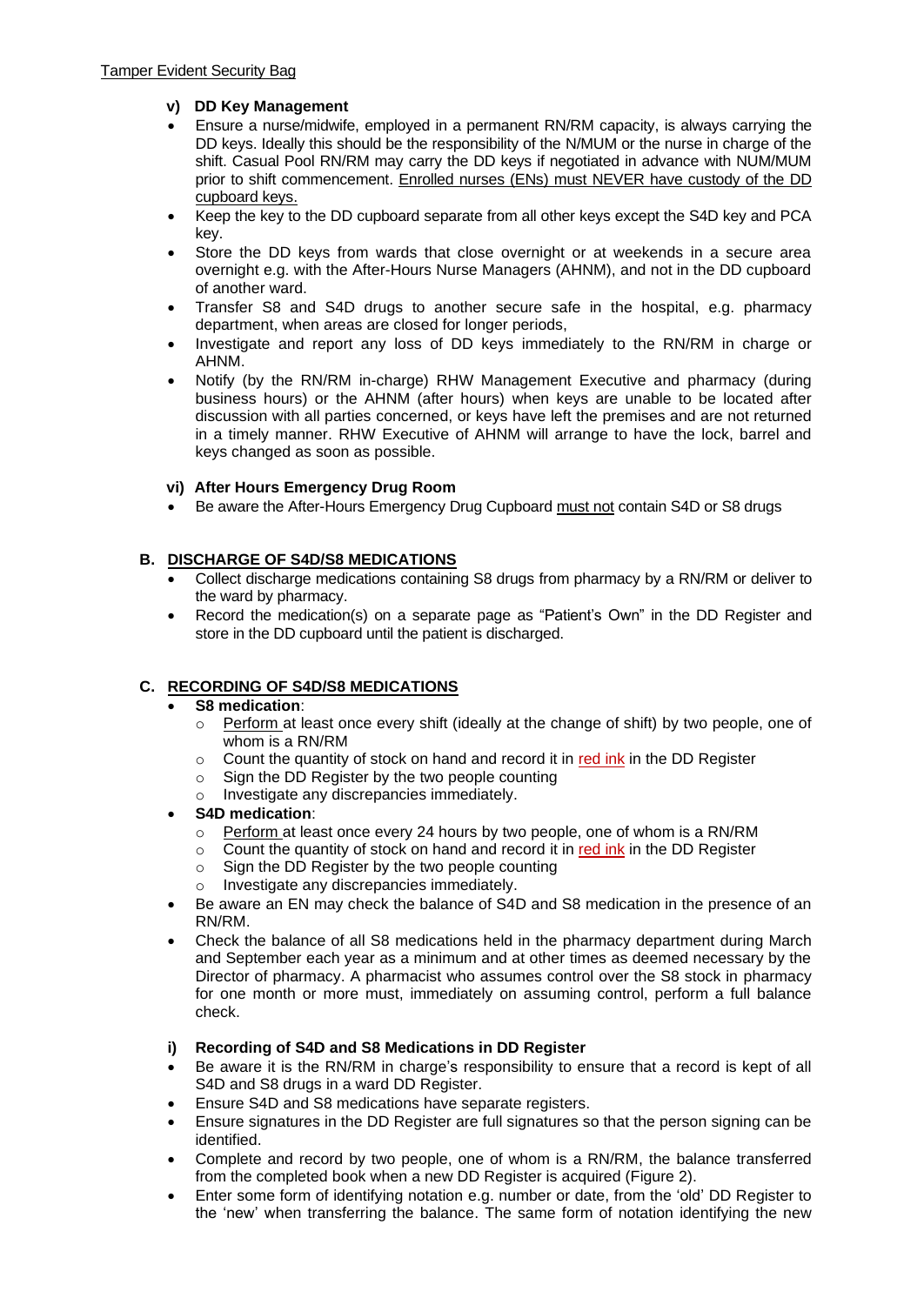DD Register to which the balance is being transferred must be recorded in the old DD Register.

- Archive the old DD Register for a period of seven years. This is the responsibility of the senior nurse (N/MUM /N/MM).
- Report loss or theft of a DD Register to the director of pharmacy or delegate who must then notify the NSW Ministry of Health at the Pharmaceutical Services Unit in writing.
- Record on the old page and the index, the page number to which it has been transferred when the balance of a drug is transferred to a new section in the same DD Register. The page number from which the balance has been transferred is recorded on the new page. This must be witnessed and signed by two people, one of whom is a RN/RM.

| Drug                                                                                                                                                                                                                                                                                                                                                                                                                                                                                                   | WARD REGISTER OF DRUGS OF ADDICTION – POISONS AND THERAPEUTIC GOODS ACT 1966<br>Endone 5mg Tablets<br>Surgical 1<br>strenath<br>Ward |                                                                       |  |     |     |    |                                |               |                                   |                |                |  |
|--------------------------------------------------------------------------------------------------------------------------------------------------------------------------------------------------------------------------------------------------------------------------------------------------------------------------------------------------------------------------------------------------------------------------------------------------------------------------------------------------------|--------------------------------------------------------------------------------------------------------------------------------------|-----------------------------------------------------------------------|--|-----|-----|----|--------------------------------|---------------|-----------------------------------|----------------|----------------|--|
| Amount Discard<br>Patient's name/Received from<br>Balance<br>Time<br>Print name<br>Signature<br>Name of<br>Print name of<br>Signature of<br>Comments/<br>Date<br>Amount<br>administering<br>Professional<br>prescriber<br>of person<br>received   given<br>administering<br>received<br>of person<br>Registration<br>or supplying<br>witnessing<br>or supplying<br>witnessing<br>or given<br>number if<br>supervising or<br>supervising or<br>person<br>person<br>applicable<br>directing<br>directing |                                                                                                                                      |                                                                       |  |     |     |    |                                |               |                                   |                |                |  |
| <b>Transferred Balance from Page:</b>                                                                                                                                                                                                                                                                                                                                                                                                                                                                  |                                                                                                                                      | п                                                                     |  |     |     |    |                                | inderella Dee | C <i>inderella Dee</i> Cody Banks |                | Cody Bonks     |  |
| 4/10/15                                                                                                                                                                                                                                                                                                                                                                                                                                                                                                | 1800                                                                                                                                 | <b>Jo Bloggs</b>                                                      |  |     |     | 16 | Carrie Grant Cinderella Dee    |               | Cinderella Dee Cody Banks         |                | Seate Banks    |  |
| 4/10/15                                                                                                                                                                                                                                                                                                                                                                                                                                                                                                | 1815                                                                                                                                 | Santo Claus                                                           |  | 0.5 | 0.5 | к  | <b>Carrie Grant</b> Cody Banks |               | Gody Banks                        | Cinderella Dee | Cinderella Dae |  |
|                                                                                                                                                                                                                                                                                                                                                                                                                                                                                                        |                                                                                                                                      |                                                                       |  |     |     |    |                                |               |                                   |                |                |  |
|                                                                                                                                                                                                                                                                                                                                                                                                                                                                                                        |                                                                                                                                      | Figure 2: Example of recording S4D/S8 Medications in DD Drug Register |  |     |     |    |                                |               |                                   |                |                |  |

- Refer to PD2013 043 ['Medication Handling in NSW Public Health Facilities'](http://www0.health.nsw.gov.au/policies/pd/2013/pdf/PD2013_043.pdf) for further details.
- Make sure all entries in the DD Register are in black or red ink. Blue pen is NOT to be used. The following colour scheme for entries in the DD Register must be used:
	- o Recording administration of a drug Black ink
	- $\circ$  Shift to shift check Red ink
	- o Stock received Red ink
	- o Monthly check by Nurse Manager Red ink
	- o Footnotes Red ink

#### **ii) Drug Register Alterations**

- Adhere to the following when alterations to the DD Register are required (due to error or unresolved discrepancy in count):
	- o Do NOT cross or white out entries in the DD Register. Numerals must not be altered.
	- $\circ$  Write amendments sequentially as a footnote at the bottom of the page. Enter the sequential number with the date (dd/mm/yy), comments (including IMS+ number) and signatures in the footnote (see example below).
	- o Do not write in the margins.
	- $\circ$  Rule through all blank lines in the footnote when transferring entries onto a new page (Figure 3)

| <b>Drug</b>                                                                                                                                                                                                                                                                                                                                                                                                                                                                                                                                                                                                                                                                                                                                                                                                                              | WARD REGISTER OF DRUGS OF ADDICTION - POISONS AND THERAPEUTIC GOODS ACT 1966<br>name<br>Endone 5mg tablets<br>Surgical 1<br>strength<br>Ward<br>form |                              |                            |        |                 |    |            |                         |                                                          |                                                         |                                                                       |                                                                      |                                                                            |
|------------------------------------------------------------------------------------------------------------------------------------------------------------------------------------------------------------------------------------------------------------------------------------------------------------------------------------------------------------------------------------------------------------------------------------------------------------------------------------------------------------------------------------------------------------------------------------------------------------------------------------------------------------------------------------------------------------------------------------------------------------------------------------------------------------------------------------------|------------------------------------------------------------------------------------------------------------------------------------------------------|------------------------------|----------------------------|--------|-----------------|----|------------|-------------------------|----------------------------------------------------------|---------------------------------------------------------|-----------------------------------------------------------------------|----------------------------------------------------------------------|----------------------------------------------------------------------------|
| Date<br>(11)                                                                                                                                                                                                                                                                                                                                                                                                                                                                                                                                                                                                                                                                                                                                                                                                                             | Time<br>received<br>or given                                                                                                                         | Patient's name/Received from | Amount<br>received   given | Amount | Discard Balance |    |            | Name of<br>prescriber   | Print name of<br>administering<br>or supplying<br>person | Signature of<br>administering<br>or supplying<br>person | Print name<br>of person<br>witnessing.<br>supervising or<br>directing | Signature<br>of person<br>witnessing.<br>supervising or<br>directing | <b>Comments</b><br>Professional<br>Registration<br>number if<br>applicable |
| <b>Transferred Balance from Page:</b>                                                                                                                                                                                                                                                                                                                                                                                                                                                                                                                                                                                                                                                                                                                                                                                                    |                                                                                                                                                      | 11                           |                            |        |                 | 17 |            |                         |                                                          | inderella Dee dinderella Dee                            | <b>Cody Banks</b>                                                     | Godynks                                                              |                                                                            |
| 4/10/15                                                                                                                                                                                                                                                                                                                                                                                                                                                                                                                                                                                                                                                                                                                                                                                                                                  | 1955                                                                                                                                                 | <b>Jo Blogs</b>              |                            | 1      |                 | 16 |            |                         |                                                          | Carrie Grant Cinderella Dee Cinderella Dee              | <b>Cody Banks</b>                                                     | Gody Banks                                                           |                                                                            |
| 4/10/15 2000                                                                                                                                                                                                                                                                                                                                                                                                                                                                                                                                                                                                                                                                                                                                                                                                                             |                                                                                                                                                      | <b>Santo Claus</b>           |                            | 0.5    | 0.5             | 15 |            | Carrie Grant Cody Banks |                                                          | Gody Banks                                              | Cinderella Dee                                                        | Cinderella Dee                                                       |                                                                            |
| $4/10/15$ 2005                                                                                                                                                                                                                                                                                                                                                                                                                                                                                                                                                                                                                                                                                                                                                                                                                           |                                                                                                                                                      | Sue Mann                     |                            |        |                 |    |            | Carrie Grant Nancy Drew |                                                          |                                                         |                                                                       |                                                                      |                                                                            |
| $*4/10/15$ 2100                                                                                                                                                                                                                                                                                                                                                                                                                                                                                                                                                                                                                                                                                                                                                                                                                          |                                                                                                                                                      | <b>George Geoffrey</b>       |                            |        |                 |    | Error made |                         |                                                          |                                                         |                                                                       |                                                                      |                                                                            |
|                                                                                                                                                                                                                                                                                                                                                                                                                                                                                                                                                                                                                                                                                                                                                                                                                                          |                                                                                                                                                      | George Geoffrey              |                            | 0.5    | 0.5             |    | 13         |                         |                                                          | Gody Banks                                              |                                                                       |                                                                      |                                                                            |
| $4/10/15$ 2100<br>George Orwell Cody Banks<br>inderella Dee <i>Cinderella Dee</i><br>Leave the error as is and<br>Mark the incorrect entry with an asterisk in<br>write 'Error made'.<br>the margin (numbered if there is more than<br>Do not make any alterations<br>1 error on the page).<br>obliterations or<br>Write the correct entry on the next line.<br>٠<br>cancellations.<br>Write a matching asterisk with the time,<br>$\bullet$<br>date, explanation of the error and your<br>Do not draw a line through<br>٠<br>signature at the bottom of the page in the<br>the error.<br>footnotes section, countersigned by the<br>witness.<br><b>Transferred Balance to Page:</b><br><b>Footnotes:</b><br>* 4/10/15 2100 hours Written in error - wrong amount written. Written correctly on next line. $\overline{C}$ , Fanks C, Dee |                                                                                                                                                      |                              |                            |        |                 |    |            |                         |                                                          |                                                         |                                                                       |                                                                      |                                                                            |
|                                                                                                                                                                                                                                                                                                                                                                                                                                                                                                                                                                                                                                                                                                                                                                                                                                          |                                                                                                                                                      |                              |                            |        |                 |    |            |                         |                                                          |                                                         |                                                                       |                                                                      | 12                                                                         |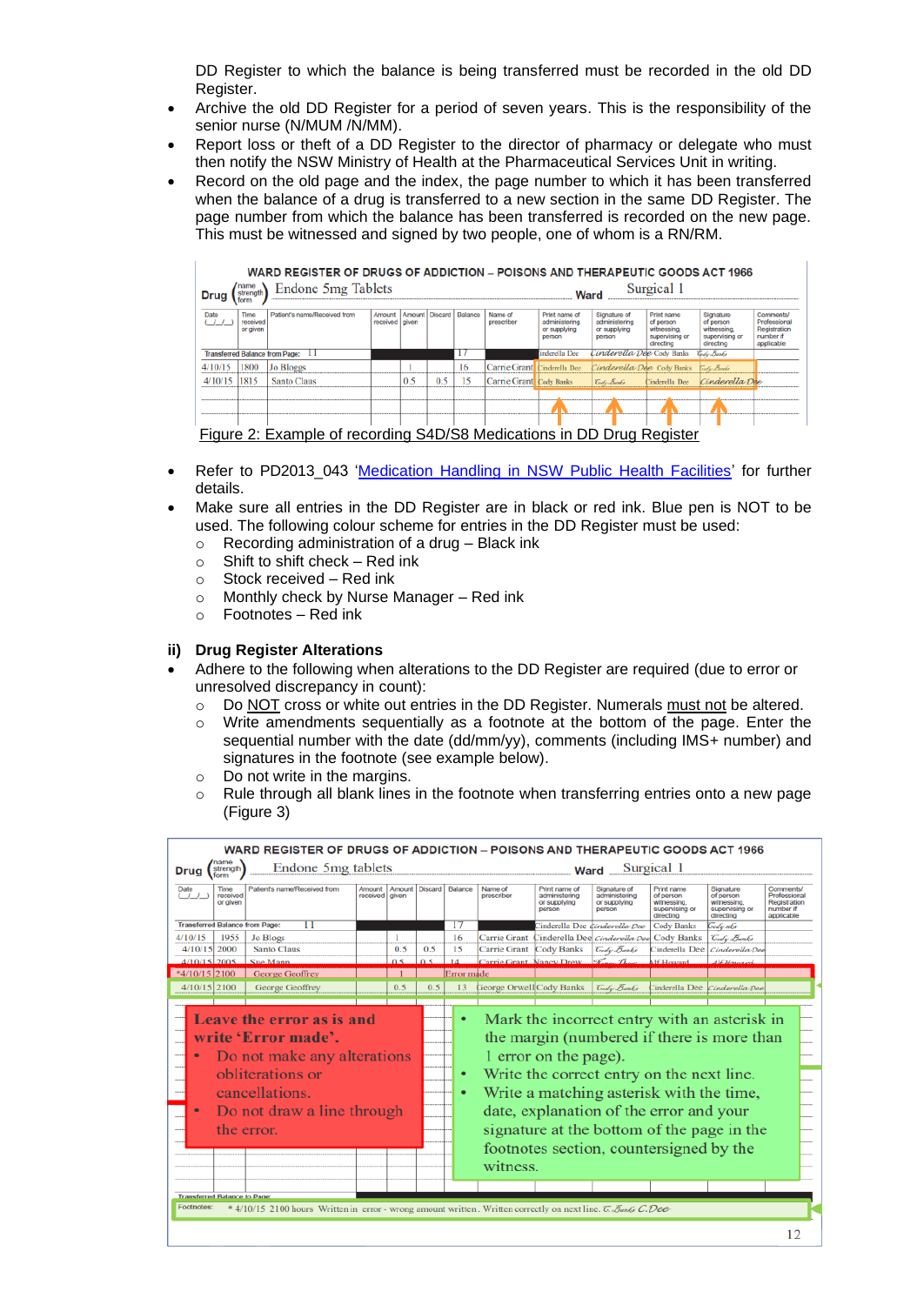#### **iii) Discrepancies in the Drug Count**

- Investigate immediately any discrepancy between the ward stock and the Drug Register. This includes S4D and S8 medications AND non-Appendix D S4 medications also stored in the DD cupboard. If it remains unresolved, the discrepancy must be recorded in IMS+ by the RN/RM, and reported in succession, as follows:
	- During Business Hours:
	- $\overline{\circ}$  Notify the N/MUM / N/MM who notifies:
		- ➢ The Nursing/Midwifery Clinical Co-Director
		- ➢ The RHW Management Executive
		- ➢ The RHW Senior Pharmacist
	- o The RHW Senior Pharmacist then notifies the Director of Pharmacy
	- The Director of Pharmacy then notifies the Director General of Health, by submitting the required Notification of Loss or Theft of Accountable Drugs (S8 and S4D substances) form (TLD/1112) to the pharmacist on duty at the Pharmaceutical Service Unit.

After Hours:

- Notify the Nurse in Charge who notifies the After-Hours Nursing Manager (AHNM)
- The AHNM notifies:
	- ➢ The Nursing/Midwifery Clinical Co-Director
	- ➢ The RHW Management Executive by email and notifies the Executive On-Call
	- ➢ The On-call Pharmacist who notifies the RHW Senior Pharmacist
- o The RHW Senior Pharmacist notifies the Director of Pharmacy
- The Director of Pharmacy then notifies the Director General of Health, by submitting the required [notification form](http://www.health.nsw.gov.au/pharmaceutical/Documents/loststolen.pdf) to the pharmacist on duty at the Pharmaceutical Service Unit on the next working day.
- Refer to PD2013 043 ['Medication Handling in NSW Public Health Facilities'](http://www0.health.nsw.gov.au/policies/pd/2013/pdf/PD2013_043.pdf) for further details

#### **iv) Notification Form**

- Document all available information regarding drug count discrepancy on the Notification of Loss or Theft of Accountable Drugs (S8 and S4D substances) form (TLD/1112) by the manager (or delegate) of the area responsible for the loss (e.g. N/MUM or Pharmacist). This must include the relevant IMS+ number. The notification form is available from [http://www.health.nsw.gov.au/pharmaceutical/Documents/loststolen.pdf.](http://www.health.nsw.gov.au/pharmaceutical/Documents/loststolen.pdf)
- Do not select 'Submit Form' as this is the responsibility of the Director of Pharmacy. Use the 'Save as' option from the File menu to save an electronic copy of the completed PDF form to a local drive and attach the copy to an email.
- Send the email with attached notification form to the RHW Management Executive for approval, who will then send the approved notification form by email to the RHW Senior Pharmacist. The approved notification form is submitted by the Director of Pharmacy to the Pharmaceutical Service, Legal and Regulatory Services Branch by either:
	- o using the 'Submit Form' button (visible at the top of the form), or
	- o emailing the form to [pharmserv@doh.health.nsw.gov.au](mailto:pharmserv@doh.health.nsw.gov.au)
- Notify without delay as soon as the facts are known. This is to be marked on the form as an 'initial' notification. If further notifiable details become available, an additional notification form should be submitted, including all further details of the incident, with the form marked as a 'follow-up' notification.
- Retain a copy of the submitted form (in electronic or hard copy format) for ten years in accordance with [PD2009\\_057 Records Management](http://www0.health.nsw.gov.au/policies/pd/2009/PD2009_057.html) and the [State Records Authority of](http://www.records.nsw.gov.au/)  [NSW.](http://www.records.nsw.gov.au/) This is the responsibility of RHW Senior Pharmacist (or delegate).

#### **v) Misappropriation**

- Report to the N/MUM of the ward where there is no apparent loss of drugs, but concern exists of possible or admitted misappropriation of drugs by a staff member. The N/MUM will notify the RHW Management Executive.
- Ensure adherence to Ministerial and Hospital policies and procedures to proactively prevent misappropriation of S8 and S4D drugs.

#### **D. TRANSFER OF S4D/S8 DRUGS BETWEEN UNITS/WARDS**

• Supply S4D and S8 medication from Pharmacy only during business hours.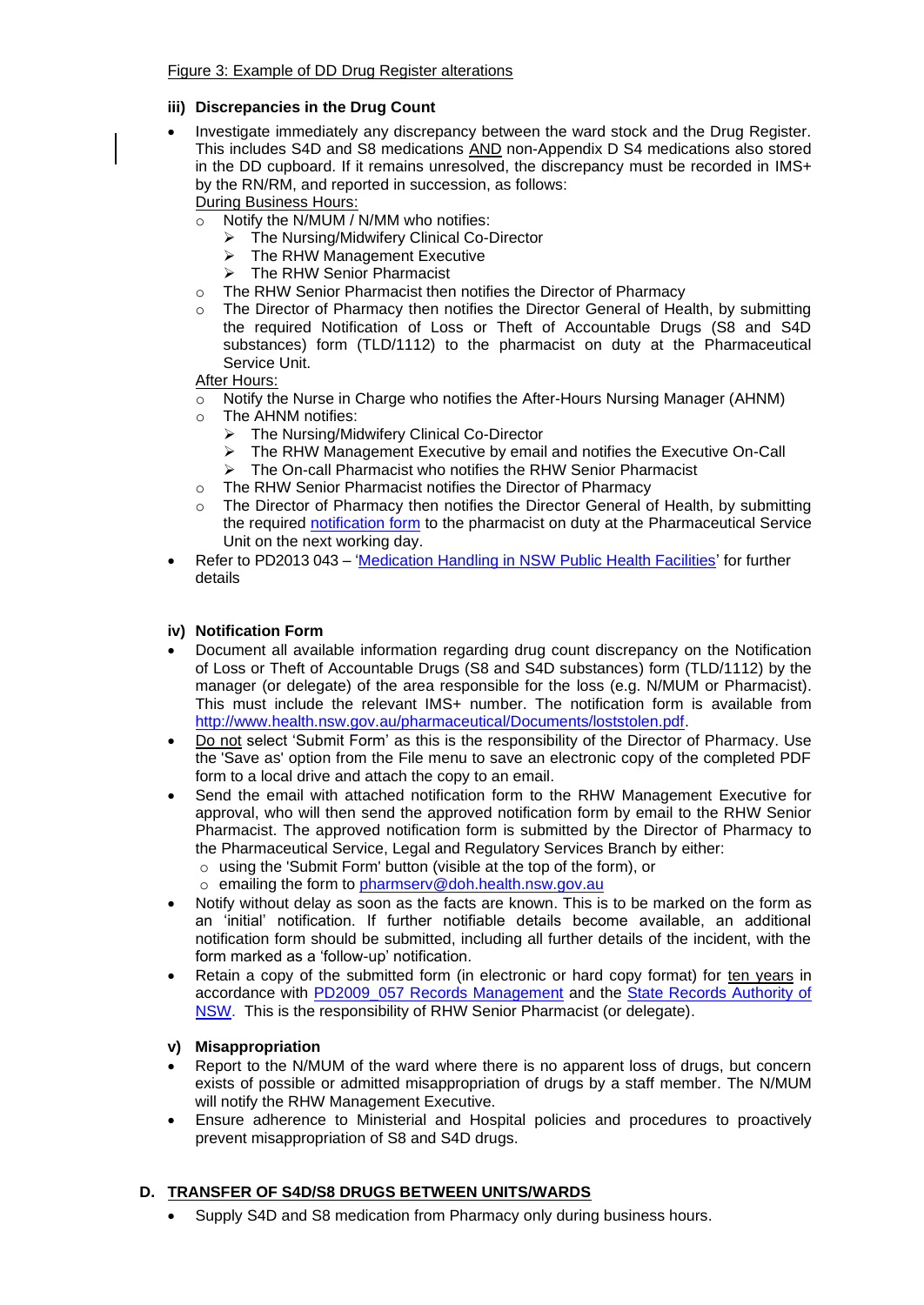- Transfer S4D/S8 medication from ward to ward out of hours only after consultation with the AHNM. S4D/S8 medication may be transferred between wards across RHW, POW and SCH-R campus out of hours.
- Adhere to the following procedure when a drug is transferred from another ward:
	- o The AHNM must take the ward requisition book from the ' ward requiring the medication to the ward from whom they are obtaining the medication.
	- o Medication packaging must be maintained intact so that the drug name, dose, and expiry date can be identified. If this is not possible, both the 'supplying' RN/RM and the AHNM supervising the transfer must witness administration of the drug immediately after bringing it to the ward requiring the medication.
	- Both the 'supplying' RN/RM and the AHNM supervising the transfer must sign and date the requisition. The receipt (white copy) must be kept in the patient care area supplying the medication, and the pink copy retained at the patient care area obtaining the medication (see example of the completed requisition below). The corresponding Drug Register entries detailing the transaction must be completed for both patient care areas (Figure 4).
	- $\circ$  Arrangements should be made as soon as is practical to obtain subsequent supplies of the medication from the pharmacy.



Figure 4: Example of completed requisition

## **E. SUPPLY OF S4D/S8 MEDICATIONS TO WARDS**

- Order only S4D/S8 medications from Pharmacy if they are listed on the ward imprest list. Medications required that are not available as imprest medications should be for individual patient use only, and the patient's name, MRN, medication name and dose must be included in the requisition book.
- Collect S4D and S8 medication ordered from the Pharmacy Department. This must be performed by a RN/RM who works in the patient care area. The RN/RM who receives the medication must present their RHW photo identification, sign, and date the requisition book as proof of receipt confirming the quantity of the medication supplied.
- Enter the supply into the Drug Register and lock the medication in the DD cupboard with a witness. This must be performed by the RN/RM receiving the medication.

## **F. ADMINISTRATION AND HANDLING OF S4D/S8 MEDICATIONS**

• Ensure two members of staff, one of whom must be a RN/RM, check out and witness administration of all S8 and S4D drugs. The other person involved in this procedure may be a RN/RM, medical officer (MO) or a pharmacist.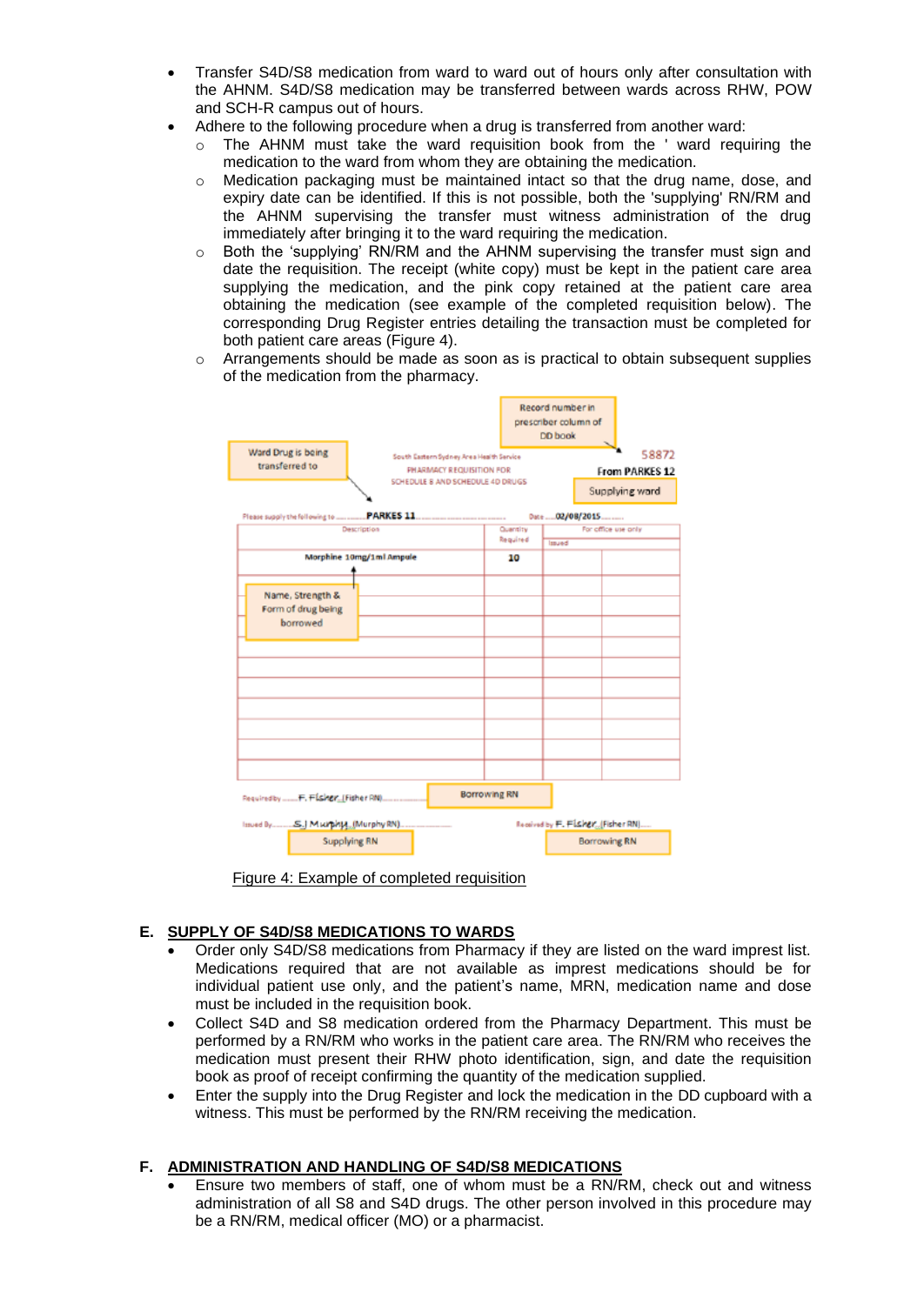- Ensure two RN/RM's check out and witness administration of all S8 and S4D drugs if to be administered by a student nurse. Three signatures are required in the S8/S4D Drug Register in this instance.
- Follow the procedure below for administration of S4D and S8 medications:
	- o Wash hands.
	- o Organise equipment.
	- o Check legality of medication order and check for allergies. Note patient's pain and sedation score, time of last dose, and maximum daily dose.
	- o At the DD cupboard two staff members, one of whom is a RN/RM, must:
		- $\triangleright$  Read the medication order and select appropriate drug (first check).
			- $\triangleright$  Check expiry date.
			- ➢ Check drug label against medication order (second check).
			- $\triangleright$  Calculate the ordered dose.
			- ➢ Write the medication out of the DD Register.
			- $\triangleright$  Check and verify medication balance between the DD Register and counted items in cupboard.
			- ➢ Remove the correct dosage hygienically (if oral medication) OR draw up dosage aseptically in a syringe (if medication is for injection) in accordance with RHW LOP ['Labelling of Injectable Medicines, Fluids and Lines'](http://seslhnweb/powh/documents/cpm/Section04/LabellingInjectableMedicinesFluidsLines-updated.pdf).
	- At the patient's bedside, the persons responsible for administration and witnessing (S8 and medications for injection) will:
		- ➢ Conduct general preparation, inform the patient (or guardian) what the medication is, why it is being given, and any side-effects.
		- $\triangleright$  Identify the patient by checking wrist band and/or asking them their details and check for allergies.
		- $\triangleright$  Check the prepared dose against medication order (third check).
		- ➢ Administer medication appropriately.
		- ➢ Sign medication order (initials from either MO or RN/RM administering the medication and a witness is required for S8 medications and medications for injection).
		- $\triangleright$  If the patient does not take the medication, or refuses to, refusal must be documented on the medication chart and the DD Register. Two people must witness and sign for any discarded portion of medication.
- Administer medications for one patient prior to signing out other drugs from the cupboard for any other patient(s).

#### **i) Destruction of S4D/S8 Medications**

- Notify the Pharmacy Department immediately by the nurse in charge of the ward (or on the next working day if it occurs after hours). when a S4D and S8 medication becomes unusable on a ward Verify that the drug is unusable (e.g. broken ampoule) by two nurses, one of whom must be a RN/RM, and adhere to the following procedure:
	- o Make the appropriate entry in the Drug Register by the same two nurses. Balance should not be adjusted until the next point is completed. The unusable drug is stored in the DD cupboard until the Pharmacist can attend the ward.
	- $\circ$  Contact the pharmacist who will attend the ward and destroy the unusable drug. A RN/RM must witness the procedure.
	- $\circ$  The drug register entry is signed by the pharmacist and countersigned by the RN/RM witnessing.
	- $\circ$  In the case of ampoules, where the primary container is broken and/or the liquid contents lost, all parts of the container are handed over to the pharmacist during pharmacy working hours. If outside pharmacy working hours, notify the AHNM and retain the drug and container in the DD Cupboard until the Pharmacy Department is operational.
	- $\circ$  If a patient refuses medication after it has been removed from the DD cupboard and entered in the Drug Register, the medication must be discarded (into the sharps container), by the same two RN/RM's who removed it and record the discarding on a separate line in the Drug Register.
- Do not send unusable S8/S4D Drugs to the Pharmacy Department for destruction.

#### **ii) Destruction of "Left Over" Drugs**

- Adhere to the following procedure when an unused portion of a parenteral S8 drug remains e.g. 25 mg remaining from a 100 mg ampoule:
	- $\circ$  Two staff members who "checked out" the dose must discard the "left-over" portion. The unused portion must be removed from the original ampoule, vial or syringe and disposed of in a manner that prevents retrieval and reuse.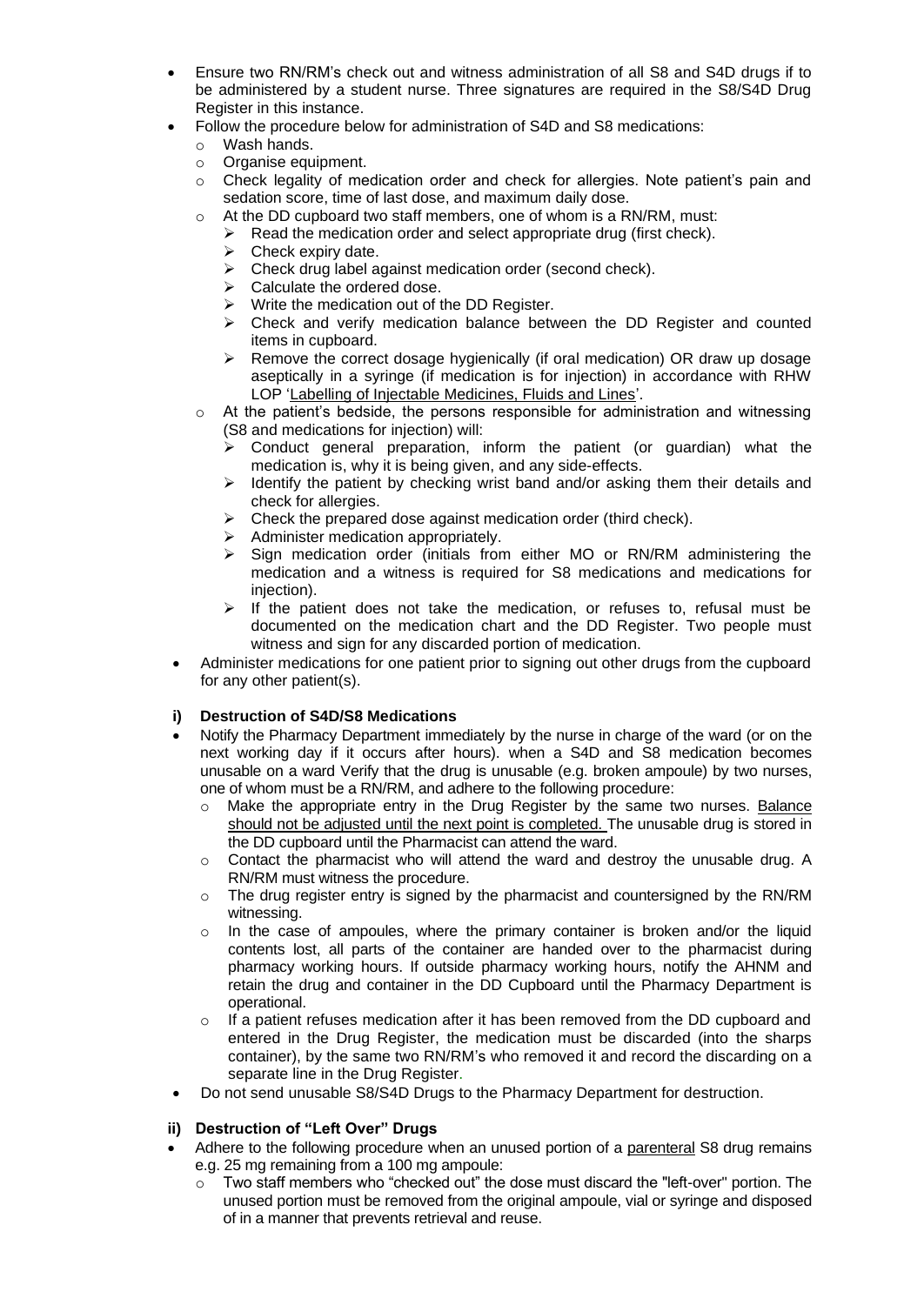$\circ$  Make an entry to record the disposal of the unused portion of medication in the Drug Register (Figure 5).

| WARD REGISTER OF DRUGS OF ADDICTION – POISONS AND THERAPEUTIC GOODS ACT 1966                                                                                                                                                                                                                                                                                                                                                        |      |                                   |  |           |     |    |              |                                           |                                          |                                                                      |                |  |  |  |
|-------------------------------------------------------------------------------------------------------------------------------------------------------------------------------------------------------------------------------------------------------------------------------------------------------------------------------------------------------------------------------------------------------------------------------------|------|-----------------------------------|--|-----------|-----|----|--------------|-------------------------------------------|------------------------------------------|----------------------------------------------------------------------|----------------|--|--|--|
| name<br>Endone 5mg tablets<br>strenath                                                                                                                                                                                                                                                                                                                                                                                              |      |                                   |  |           |     |    |              | Surgical 1<br>Ward                        |                                          |                                                                      |                |  |  |  |
| Time<br>Patient's name/Received from<br>Balance<br>Name of<br>Print name of<br>Print name<br>Signature<br>Discard /<br>Signature of<br>Date<br>Amount<br>Amount<br>prescriber<br>of person<br>administering<br>of person<br>receiwed<br>received given<br>administering<br>witnessing.<br>or supplying<br>or given<br>or supplying<br>witnessing.<br>supervising or<br>supervising or<br>person<br>person<br>directing<br>directing |      |                                   |  |           |     |    |              |                                           |                                          | Comments/<br>Professional<br>Registration<br>number if<br>applicable |                |  |  |  |
|                                                                                                                                                                                                                                                                                                                                                                                                                                     |      | Transferred Balance from Page: 16 |  |           |     |    |              |                                           | Cinderella Dee Cinderella Dee Cody Banks |                                                                      | Gody Banks     |  |  |  |
|                                                                                                                                                                                                                                                                                                                                                                                                                                     | 1800 | <b>Jo Bloggs</b>                  |  | --------- |     | 16 | Carrie Grant | Cinderella Dee Clinderella Dee Cody Banks |                                          |                                                                      | Gody Banks     |  |  |  |
|                                                                                                                                                                                                                                                                                                                                                                                                                                     | 810  | <b>Santo Claus</b>                |  | 0.5       | 0.5 |    | Carrie Grant | <b>Banks</b>                              | Gody Banks                               | Cinderella Dee                                                       | Cindevella Dee |  |  |  |
|                                                                                                                                                                                                                                                                                                                                                                                                                                     |      |                                   |  |           |     |    |              |                                           |                                          |                                                                      |                |  |  |  |

Figure 5: Example of DD Drug Register record for left over drugs

- Discard an unused portion of a tablet, in a manner that prevents retrieval, in the presence of a witness, and make an entry made to record the destruction of the medication in the discard column of the DD Register as demonstrated in table above
- Discard S8 or S4D medications remaining from an intravenous or epidural infusion on the ward in the presence of two people, one of whom is a RN/RM, MO, or pharmacist. Record in the relevant section of PCA/Opioid Infusion/Epidural prescription chart.
- Record in the Drug Register by the Anaesthetist/Physician when discarding any unused portions of an S4D or S8 medication following Anaesthetic/Physician led sedation. This must be witnessed by a RN/RM.

#### **iii) Discarding of Used Schedule 8 Transdermal Patches**

- Remove the used transdermal patch in the presence of a witness, even if the patch is not to be replaced. Discarded transdermal patches must be folded in half so that the medication is trapped within the adhesive surface, then disposed of in a 'sharps' container. Special attention must be applied to the discarding of S8 transdermal patches (e.g. fentanyl patches, buprenorphine patches) that have been removed from a patient's skin
- Record the time the transdermal patch is discarded must be recorded in the patient's health care record. Sign and date by the RN/RM and countersign and dated by the witness to the procedure.
- Be aware that fentanyl patches, even after being used or when expired, contain sufficient dose to cause life-threatening respiratory depression in an opioid-naïve person if absorbed. If in the disposing of fentanyl patches the active layer comes into contact with the skin or other body surface, wash off immediately wash with soap and water. Particular care must be taken to ensure that a S8 transdermal patch is not left in the patient's clothes/bed linen or dropped onto the floor, thereby providing the opportunity for someone to come into contact with the patch.
- Treat a S8 transdermal patch missing from the patient as a loss and reported immediately.

#### **iv) Discarding of Partially Used Fentanyl Lozenges**

- Dispose partially used fentanyl lozenges in a sharps container, by a RN/RM in the presence of a witness.
- Record the discarding in the patient's health care record. Sign and date by the administering RN/RM. Countersign and date by the witness.

#### **v) Management of Excess or Expired S4D/S8 Medications**

- Do not return excess/expired S4D and S8 stock to pharmacy.
- Contact the pharmacist who will attend the ward/unit and either destroy the drugs in the presence of a RN/RM or return them to the pharmacy department.
- Record the details in the DD Register and requisition book if returning the medication to the pharmacy department.

#### **vi) Management of Liquid S8 Medications (Loss or Excess Stock)**

- Be aware, liquid S8 medications may contain an excess of the stated volume in the original bottle when supplied by the manufacturer. At times, this volume will need to be adjusted in the ward's Drug Register.
- Do NOT adjust the recorded volume in the Drug Register without a pharmacist present.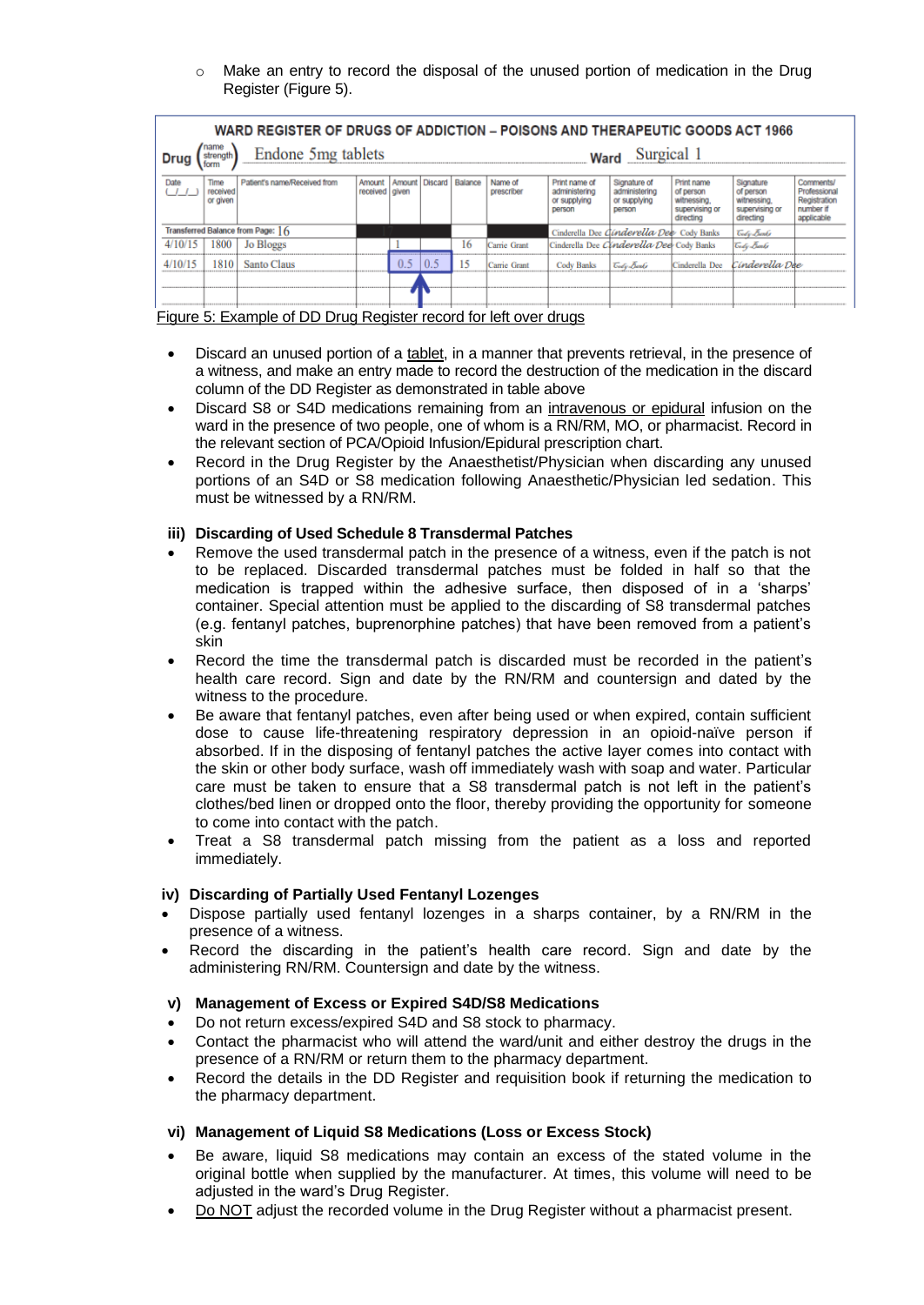- Quarantine the remaining liquid and start a new bottle if there is a discrepancy between the volume of liquid in a bottle and the volume recorded in the DD Register.,
- Contact pharmacy immediately for investigation and correction of the volume in the DD Register.
- Start a new bottle and wait for the pharmacist to correct the volume in the DD Register when the excess stock is destroyed.
- Notify the pharmacist, who will investigate. If the liquid count is below the expected amount, i.e. a loss, **DO NOT** adjust the recorded volume in the DD Register.
- Report the loss of S8 liquid using the 'Notification of Loss or Theft of Accountable Drugs (S8 and S4D substances)' form (TLD1112).

#### **vii) Administration of S4D and S8 Medications in an Outpatient Setting**

- Prescribe on a prescription form (complying with S8/S4D legal requirements) if a patient requires a S4D/S8 medication to be administered during the outpatient consultation. Pharmacy will then supply the medication to the MO or RM/RN.
- Prescribe the order, in addition to above, on the National Inpatient Medication Chart (NIMC) so that a record of the medication administered is recorded. A MO must complete this
- Prescribe using an external prescription, if a patient requires a S4D/S8 medication to be administered following an outpatient appointment. The MO must complete this and prescription filled in the community.

### **viii)Signature Register**

- Maintain a 'signature register' by the N/MUM /N/MM in charge of the patient care area with the full names and signatures of the authorised persons eligible to access the DD cupboard. Authorised persons could include a RN/RM or authorised prescriber assigned to the patient care area or a registered pharmacist. It is the N/MUM's responsibility to select appropriate staff to be included on the signature register and to ensure that the register is current
- Keep the signature register under the control of N/MUM /N/MM in charge of the patient care area, and apart from the Schedule 8 Drug Register.

#### **G. PRESCRIPTIONS FOR S4D/S8 MEDICATIONS**

- Administer S4D and S8 medications only when documented on a legal medication order, provided that the order complies with NSW Ministry of Health legal requirements.
- Ensure the prescription is documented in the form of:
	- A prior written medical order on the patient's medication chart or anaesthetic record, or,
	- o A standing order Clauses 57, 119, Poisons and Therapeutic Goods Regulation 2002
- Do not place a telephone order for S8 medications this is NOT permitted.
- Prescribe/document S4D and S8 medications in electronic medical record (eMR) or a National Inpatient Medication Chart (NIMC), unless using approved specialty charts.
- Ensure the following documentation for 'PRN' dosage directions:
	- o dosage interval
	- o 24-hour maximum daily dose
	- o reason for administration

e.g. morphine 10 mg, subcut every 4 hours PRN for pain x 10 (ten) doses maximum 3 doses in 24 hours**.**

• Be aware, if the dosage interval is not stated, ONLY ONE DOSE may be given.

## **H. OPIOID TREATMENT PROGRAM (METHADONE AND BUPRENORPHINE)**

- Consider prescribing methadone or buprenorphine to prevent withdrawal for an opioid dependent person continuing an opioid treatment program (OTP), who is admitted to hospital for the treatment of acute or life-threatening medical conditions or injuries.
- Refer to the following for further information:
	- o NSW Health Policy Directive PD2006\_049 Management of Opioid Dependent [Persons Admitted to Hospitals in New South Wales Guideline](https://www1.health.nsw.gov.au/pds/ActivePDSDocuments/PD2006_049.pdf)
		- o [GL2018\\_019 New South Wales Clinical Guidelines: Treatment of Opioid Dependence](https://www1.health.nsw.gov.au/pds/ActivePDSDocuments/GL2018_019.pdf)
		- o [PD2021\\_011 Dosing Facilities in Public Hospitals for Patients on Opioid Treatments](https://www1.health.nsw.gov.au/pds/ActivePDSDocuments/PD2021_011.pdf)

#### **i) Prescribing Methadone and Buprenorphine for Opioid Treatment in Hospital**

• Continue medications where appropriate as part of opioid treatment programs for patient whilst admitted to hospital.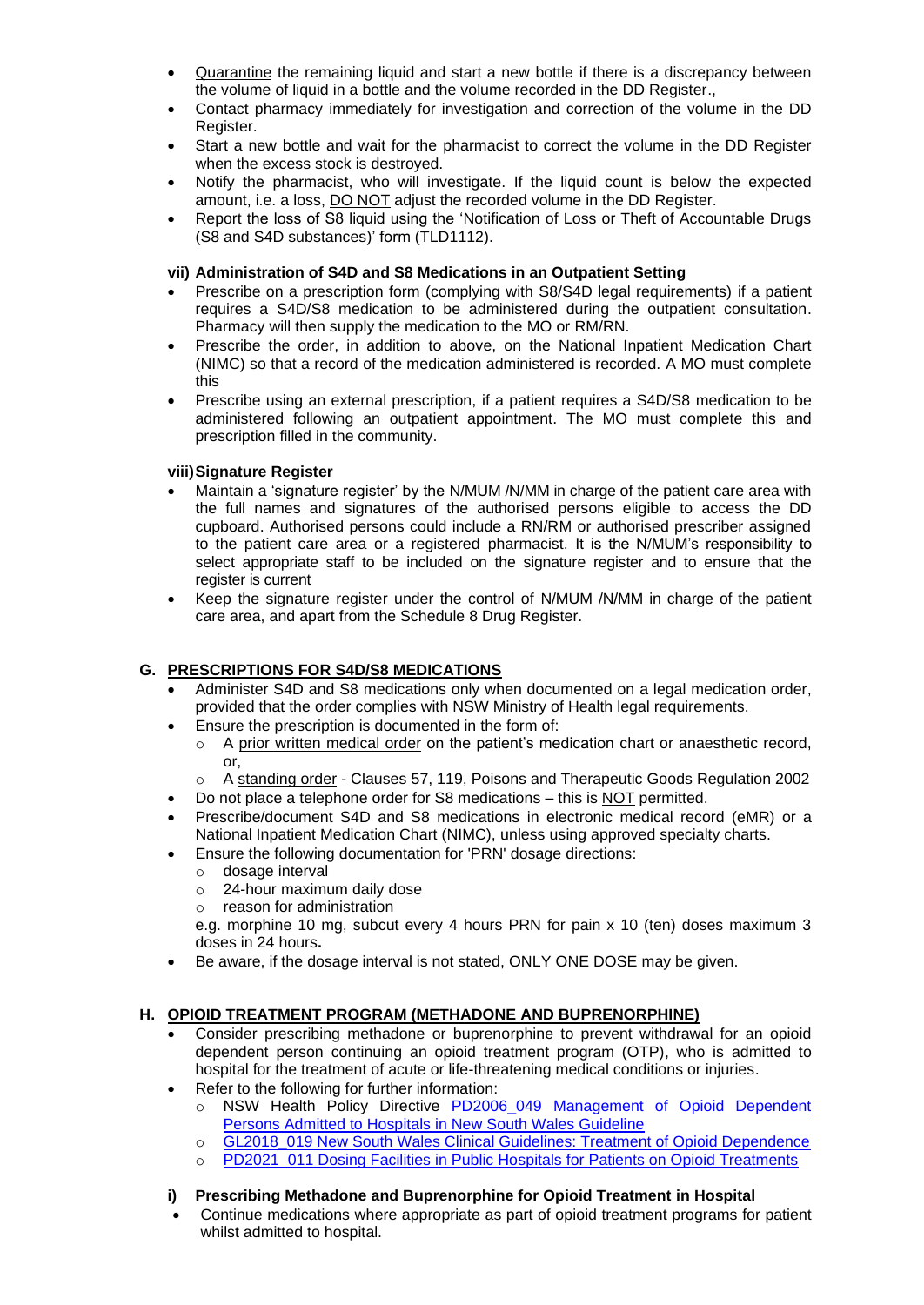- Contact the authorised prescriber and the opioid treatment dosing point, (i.e. the place where the patient attends for dosing), prior to prescribing methadone for opioid treatment program to confirm:
	- o the current dose
	- o the date and time of the last dose given
	- $\circ$  any take-away doses given and quantity

It is important to establish these facts as administration of a dose of an opioid drug may lead to overdose if the patient has received a dose recently or the wrong dose is given.

• Complete a 'Details of Inpatient on Opioid Treatment Program' form (Figure 6) must be completed by a MO or RN prior to prescribing by a MO and kept in the patient bedside folder.

|  | Health                                                                                                                                                                                                                                                                                                                                                                                                                                                                                                                                                                                                                                | <b>FAMILY NAME</b>                               | <b>MRN</b>            |  |  |  |  |  |
|--|---------------------------------------------------------------------------------------------------------------------------------------------------------------------------------------------------------------------------------------------------------------------------------------------------------------------------------------------------------------------------------------------------------------------------------------------------------------------------------------------------------------------------------------------------------------------------------------------------------------------------------------|--------------------------------------------------|-----------------------|--|--|--|--|--|
|  | South Eastern Sydney Local Health District<br>Illawarra Shoalhaven Local Health District                                                                                                                                                                                                                                                                                                                                                                                                                                                                                                                                              | <b>GIVEN NAME</b>                                | $P$ FEMALE<br>$M = 1$ |  |  |  |  |  |
|  | <b>Facility:</b>                                                                                                                                                                                                                                                                                                                                                                                                                                                                                                                                                                                                                      | M.O.<br>D.O.B.                                   |                       |  |  |  |  |  |
|  |                                                                                                                                                                                                                                                                                                                                                                                                                                                                                                                                                                                                                                       | <b>ADDRESS</b>                                   |                       |  |  |  |  |  |
|  | <b>DETAILS OF INPATIENT ON</b>                                                                                                                                                                                                                                                                                                                                                                                                                                                                                                                                                                                                        |                                                  |                       |  |  |  |  |  |
|  | <b>OPIOID TREATMENT PROGRAM</b><br>(Methadone, Buprenorphine)                                                                                                                                                                                                                                                                                                                                                                                                                                                                                                                                                                         | <b>LOCATION / WARD</b>                           |                       |  |  |  |  |  |
|  |                                                                                                                                                                                                                                                                                                                                                                                                                                                                                                                                                                                                                                       | COMPLETE ALL DETAILS OR AFFIX PATIENT LABEL HERE |                       |  |  |  |  |  |
|  | The hospital MUST receive confirmation of the patient's opioid treatment details prior to administering the medication<br>in hospital.<br>This form MUST be completed by the hospital MO or RN on admission.<br>Details of the prescribing doctor and patient's usual administration point can be obtained from the Pharmaceutical<br>Services (02 9424 5921) or alternatively the patient can provide this information.<br>. The prescribing doctor and the administration point MUST be notified of the patient's admission and advised that<br>the patient will be dosed in hospital until discharge by the hospital medical team. |                                                  |                       |  |  |  |  |  |

Figure 6: Details of Inpatient on Opioid Treatment Program form

#### **ii) Supply of Methadone and Buprenorphine for Inpatient Use**

- Give a copy of 'Details of Inpatient on Opioid Treatment Program' form, current prescription and the patient's last dosing details to pharmacy department to obtain methadone and buprenorphine. Methadone syrup will be supplied to patient care areas as unit doses for each individual patient for patient safety.
- Do not provide methadone or buprenorphine doses to the patient on discharge (including take away doses brought in by the patient or medication from the pharmacy department).

#### **iii) After Hours Supply of Methadone and Buprenorphine**

- Obtain methadone from a small emergency stock on Macquarie ward or Antenatal ward for use after hours when the pharmacy is closed.
- DO NOT use under any circumstances the after-hours emergency methadone during business hours when the pharmacy department is open.
- Order a new bottle from the pharmacy department the next business day by the ward in which it was used/taken when the emergency stock of methadone is used.
- Do not return emergency stock of methadone borrowed from a ward for use after hours, to the ward in which it was received from. The pharmacy department should be contacted the next business day to destroy the remaining methadone and further supply should be ordered for individual patient use.

#### **iv) Recording of Methadone in Drug Register**

- Record methadone on a separate page of the DD Register for each individual patient.
- Record the quantity of methadone in the DD Register in number of syringes (or unit doses) (Figure 7). After-hours emergency bottle of methadone should be recorded in milliliters.

| Drug             | name<br>strength                    | methadone 50mg/10mL oral syringe Hilary Hill MRN 123456 Ward |                            |  |                        |                       |                                                          | surgical 1                                              |                                                                       |                                                                      |                                                                      |
|------------------|-------------------------------------|--------------------------------------------------------------|----------------------------|--|------------------------|-----------------------|----------------------------------------------------------|---------------------------------------------------------|-----------------------------------------------------------------------|----------------------------------------------------------------------|----------------------------------------------------------------------|
| Date             | <b>Time</b><br>received<br>or given | Patient's name/Received from                                 | Amount<br>received   given |  | Amount Discard Balance | Name of<br>prescriber | Print name of<br>administering<br>or supplying<br>person | Sionature of<br>administering<br>or supplying<br>person | Print name<br>of person<br>witnessing.<br>supervising or<br>directing | Signature<br>of person<br>witnessing.<br>supervising or<br>directing | Comments/<br>Professional<br>Registration<br>number if<br>applicable |
|                  |                                     | Transferred Balance from Page:                               |                            |  |                        |                       |                                                          |                                                         |                                                                       |                                                                      |                                                                      |
| 03/07/21         |                                     | Received from pharmacy                                       | $\sigma$                   |  | n                      |                       | $R$ Clive                                                | <b>RClive</b>                                           | 2 Nguyen                                                              | Mauyeu                                                               | 23456                                                                |
| $O_{5}/O_{7}/21$ |                                     | Hilary Hill                                                  |                            |  |                        | A. Brown              | R Clive                                                  | <b>RClive</b>                                           | 2 Nguyen                                                              | Mauyen                                                               |                                                                      |
|                  |                                     |                                                              |                            |  |                        |                       |                                                          |                                                         |                                                                       |                                                                      |                                                                      |

WARD REGISTER OF DRUGS OF ADDICTION - POISONS AND THERAPEUTIC GOODS ACT 1966

Figure 7: Example of recording methadone in DD Drug Register

#### **6. DOCUMENTATION**

• Electronic or paper medical record